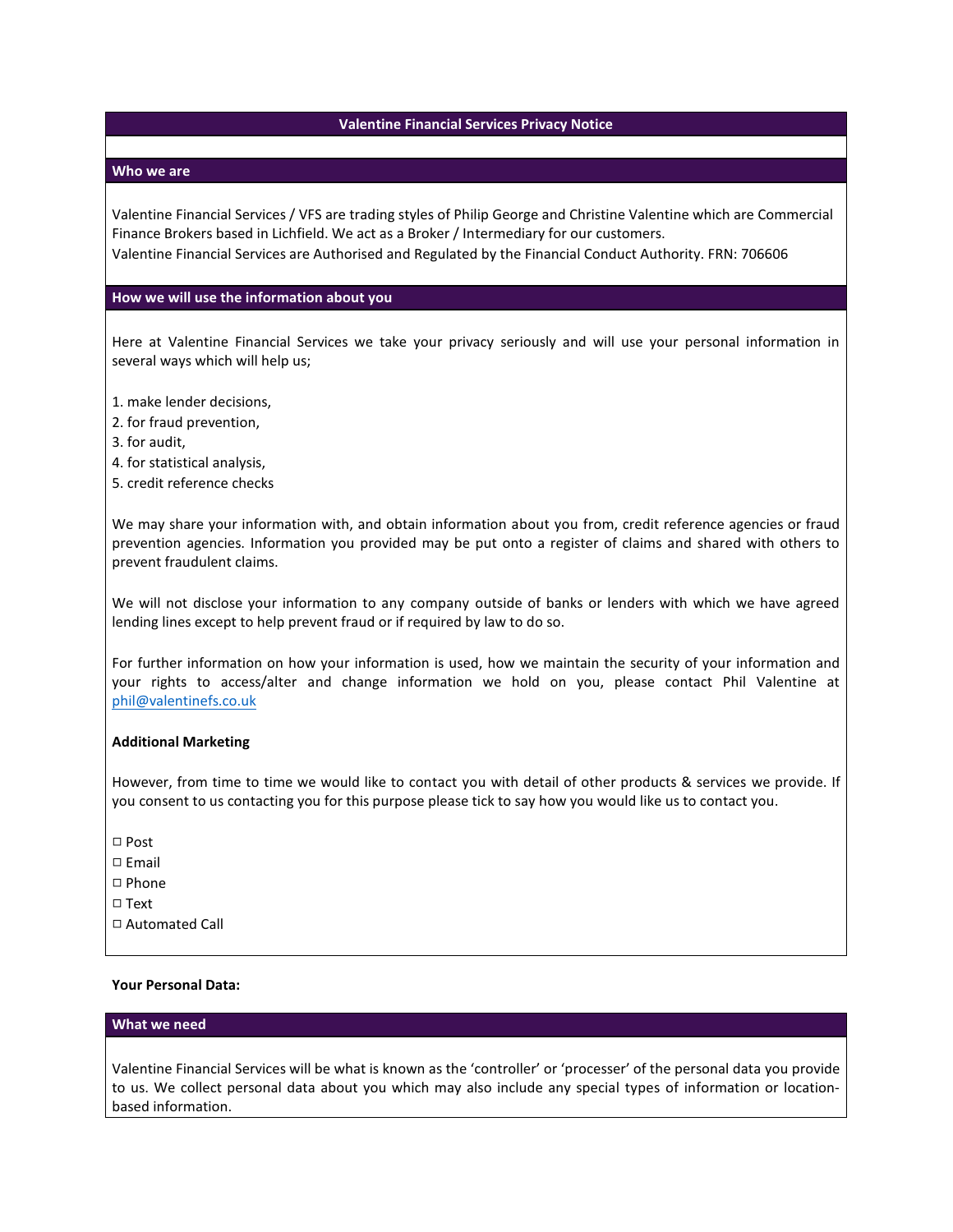## **We also gather**

name, address, email, and other information for financial status.

#### **Why we need it**

We need to know your basic personal data to provide you with an accurate recommendation for your personal circumstances. We will not collect any personal data from you we do not need to provide and oversee this service to you.

For processing of data to be lawful under GDPR Valentine Financial Services use;

(a) Consent: the individual has given clear consent to process their personal data for a specific purpose.

(b) Contract: the processing is necessary for a contract with the individual, or because they have asked us to take specific steps before entering into a contract.

(c) Legal obligation: the processing is necessary to comply with the law (not including contractual obligations).

(d) Public task: the processing is necessary to perform a task in the public interest or for official functions, and the task or function has a clear basis in law.

(e) Legitimate interests: the processing is necessary legitimate interests or the legitimate interests of a third party unless there is a good reason to protect the individual's personal data which overrides those legitimate interests.

# **What we do with it**

Automated Decision Making: Valentine Financial Services will pass your data captured to lenders/funders & banks] whom may use automated decision-making in respect of your application for finance. We will only collect the minimum amount of data needed and have a clear retention policy for the profiles we create.

You have the right not to be subject to a decision based solely on automated processing, including profiling, which produces legal effects concerning you or any significant affects. You can request human intervention and challenge a decision made this way by contacting Phil Valentine [phil@valentinefs.co.uk](mailto:phil@valentinefs.co.uk)

All the personal data we use is controlled by Valentine Financial Services in the UK, however, for the purposes of IT hosting and maintenance, this information is located on servers within the European Union. No 3rd parties have access to your personal data unless the law allows them to do so. We have a Data Protection regime in place to oversee the effective and secure processing of your personal data. More information on this framework can be found at [www.valentinefs.co.uk](http://www.valentinefs.co.uk)

We may pass your data to banks /lenders & funders to provide you with offers of products suitable to meet our customer requirements.

Your data is stored electronically on our cloud encrypted server. Our server is based in the United Kingdom.